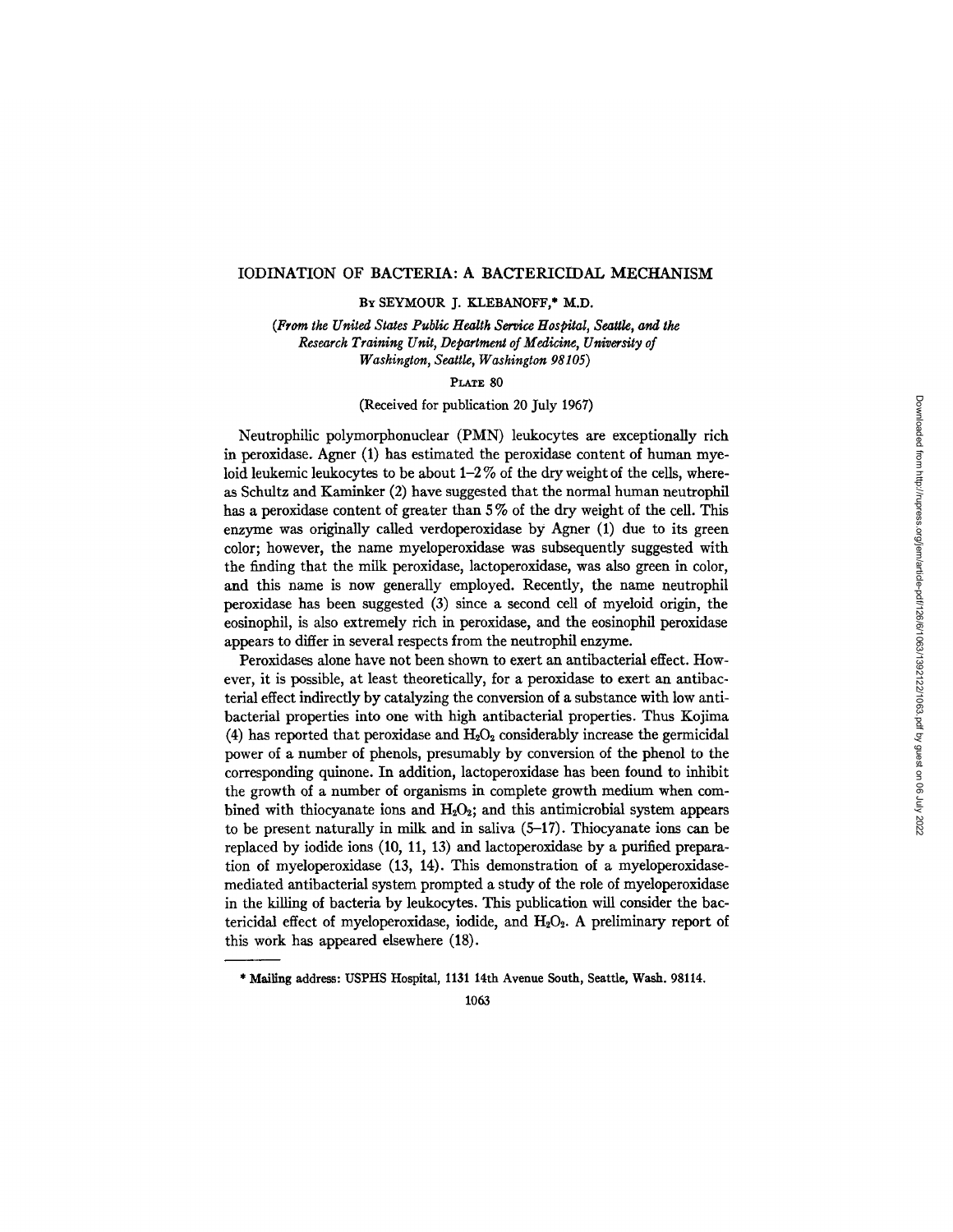#### *Materials and Methods*

#### *Determination of Bactericidal Effect.-*

The components indicated in the tables were placed in  $15 \times 100$  mm test tubes and were incubated in an atmosphere of air for 30 min at  $37^{\circ}$ C with shaking (120 oscillations per minute in an Eberbach water bath shaker). Allquots (0.1 ml) were removed at intervals, and the viable cell count was determined by the pour plate method using Trypticase soy agar after suitable dilutions in water. In the initial experiments, 0.9% NaC1 was employed as the diluent. However, the finding that chloride ions influenced the bactericidal effect (18) prompted the change to water. The cells were plated immediately after dilution and, under these conditions, suspension in water had no effect on the viable cell count.

#### *Iodide Incorporation into TCA-Precipitable Material.--*

*Isolated bacteria:* The components indicated in the tables were incubated in 10 X 75 mm test tubes at  $37^{\circ}$ C with shaking (120 oscillations per minute) for 30 min unless otherwise indicated. The reaction was terminated by the addition of  $0.1$  ml of  $0.1$   $\times$  sodium thiosulfate. 1 ml of cold 10% trichloroacetic acid (TCA) was added, the precipitate collected by centrifugation at 2000 g for 5 min in an International PR-2 centrifuge and washed four times with 1.0 mi of cold 10% TCA. The test tube containing the washed precipitate was placed directly into a plastic counting tube (Packard Instrument Co., Downers Grove, Ill.) and counted in a Packard Auto-Gamma well scintillation counter. The results are expressed as m $\mu$ moles of iodide converted to a TCA-precipitable form.

*Intact guinea pig leukocytes: All* glassware was siliconized prior to use. Male guinea pigs weighing between 250 and 350 g were injected intraperitoneally with 20 cc of 12% casein. The animals were sacrificed 16 hr later by decapitation, and the blood was collected by allowing it to drip into a 50 ml centrifuge tube. The peritoneal cavity was opened and the peritoneal fluid removed with a Pasteur pipette and passed through four layers of cheesecloth into a 50 ml centrifuge tube. The cells were collected by centrifugation at  $500$  g for 5 min and suspended in HBG, which is a modified Hanks' solution containing glucose and crystalline bovine albumin (19). The white blood cell density was determined with a hemocytometer and the preparation was immediately employed.

The components, indicated in the legends, were incubated in  $10 \times 75$  mm test tubes at 37°C for 60 min with shaking. The reaction was terminated and the TCA precipitate was prepared and counted as described above.

#### *Radioautographic Studies.--*

*Isolated bacteria:* Heat-killed *Laetobacillus acidophilus* (6.5 X 106 organisms) were incubated in a reaction mixture which contained 100  $\mu$ moles of acetate buffer pH 5.0, 0.1  $\mu$ mole of sodium iodide containing 5-10  $\mu$ c of <sup>125</sup>I, 5  $\mu$ moles of glucose, 0.5  $\mu$ g of glucose oxidase, 150 *o*-dianisidine units of myeloperoxidase, and water to a final volume of 0.5 ml, for 30 min at 37°C with shaking. Controls were employed in which either myeloperoxidase, or glucose and glucose oxidase, or all three were deleted from the reaction mixture. The reaction was stopped and the proteins precipitated and washed with TCA as described above. In some experiments, the bacteria were collected by centrifugation and washed with water without treatment with TCA. In each instance, the washed material was suspended in 0.2 ml of water and cover slip smears were prepared using dean unsubbed cover slips. The smears were fixed in absolute methanol for 4 min and washed in water for 1 hr. The cover slips were mounted with the smear exposed on subbed slides with methacrylate. The smears were coated with Kodak NTB2 emulsion (1 part emulsion to 2 parts of  $1\%$  Kodak Photo-Flo 200 in water) using the dipping machine described by Kopriwa (20). After appropriate exposure at 6°C, the radioantograms were developed, and the smears stained with a mixture of methylene blue and azure II (21).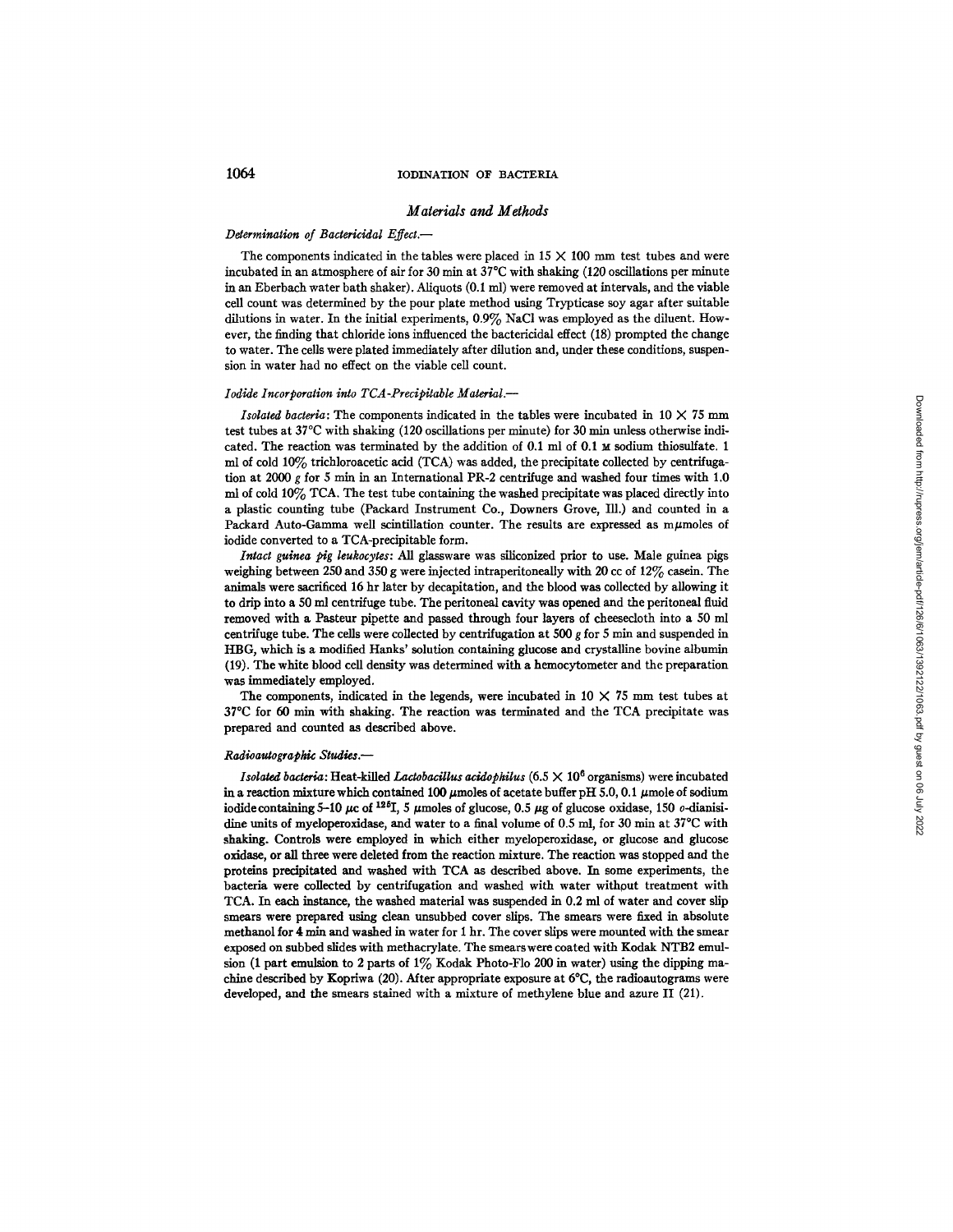*White blood cell-enriched human blood preparation: All glassware was siliconized prior to use.* Human blood (10 ml) was defibrinated with glass beads in a 25 mi Erlemneyer flask. After centrifugation at room temperature at 1800 g for 5 min, approximately  $\frac{4}{5}$  of the plasma was removed, and the remainder of the plasma was gently mixed with the buffy coat and the upper  $\frac{1}{25}$  of the RBC layer. This WBC-enriched blood preparation was removed with a Pasteur pipette and was immediately employed.

An aliquot (0.25 ml) of the blood preparation was incubated at 37°C with shaking in 10  $\times$ 75 mm test tubes with  $2-4$   $\mu$ c of carrier-free Na-<sup>125</sup>I and, where indicated, with *L. acidophilus*  $(0.4-1.5 \times 10^6$  organisms) and Tapazole (0.5  $\mu$ mole). The final volume was 0.26 ml. Cover slip smears were prepared at intervals up to 30 min. The smears were fixed in methanol, washed in water, and radioantograms prepared as described above.

#### *Determination of Peroxidase Activity.--*

Peroxidase activity was determined by the  $o$ -dianisidine method (22). One unit of activity is that causing an increase in absorbancy of  $0.001/min$  at  $460$  m $\mu$  in a Cary M-15 spectrophotometer.

#### *Materials.--*

*Escherichia coli* (ATCC No. 11775) was grown on Tryptiease soy agar and broth (Baltimore Biological Laboratories, Baltimore, Md.) *and L. acidophilus* (ATCC No. 4357) on Lactobacillus Selective (LBS) agar and broth (Baltimore Biological Laboratories). A 16-hr culture in broth was washed two times with water and suspended in water to the required absorbancy at 540 m $\mu$  (Coleman Jr. spectrophotometer) just prior to use. Myeloperoxidase was prepared in highly purified form (i.e., to the end of step 6) from canine pyometral pus by the method of Agner (23). one preparation of myeloperoxidase used in this study was kindly supplied by Dr. Cecil Yip. Laetoperoxidase was prepared from bovine milk by the method of Morrison and Hultquist (24). Glucose oxidase (fungal type IV, 88.7  $\mu$ M units/mg), catalase (bovine liver, 2 times crystallized, 40,000 Sigma units/rag), NAD, NADH, NADP, NADPH, 1 and reduced glutathione were obtained from Sigma Chemical Co., St. Louis, Mo. Ergothioneine was obtained from Nutritional Biochemical Corp., Cleveland, Ohio. 1-Methyl-2-mereaptoimidazole (Tapazole) was kindly supplied by Eli Lilly and Co., Indianapolis, Ind. Na-<sup>181</sup>I, carrier free in 0.1 N NaOH, and Na- $^{125}I$ , carrier free in 0.1 N NaOH, were obtained from New England Nuclear Corp., Boston, Mass.

The WBC particulate preparation was prepared from guinea pig peritoneal lavage leukocytes as follows: The cells were washed once with water and suspended in water to make a 5% suspension (w/v). The 5% suspension was homogenized in a Potter-Elvehjem homogenizer, the homogenate centrifuged at 20,000 g for 15 min, and the particulate fraction resuspended to the original volume of the 5% homogenate with water.

#### **RESULTS**

# *Bactericidal Effect of Myeloperoxidase, Iodide, and H<sub>2</sub>O<sub>2</sub>.--*

Myeloperoxidase alone did not exert a bactericidal effect on *E. coli* under the conditions employed in Table I. However, if myeloperoxidase was combined with iodide ions and  $H_2O_2$ , a bactericidal effect was readily apparent. This was the case when the iodide and  $H_2O_2$  concentrations were decreased to levels at

<sup>&</sup>lt;sup>1</sup> NAD, nicotinamide adenine dinucleotide; NADH, reduced nicotinamide adenine dinucleotide; NADP, nicotinamide adenine dinucleotide phosphate; NADPH, reduced nicotinamide adenine dinucleotide phosphate.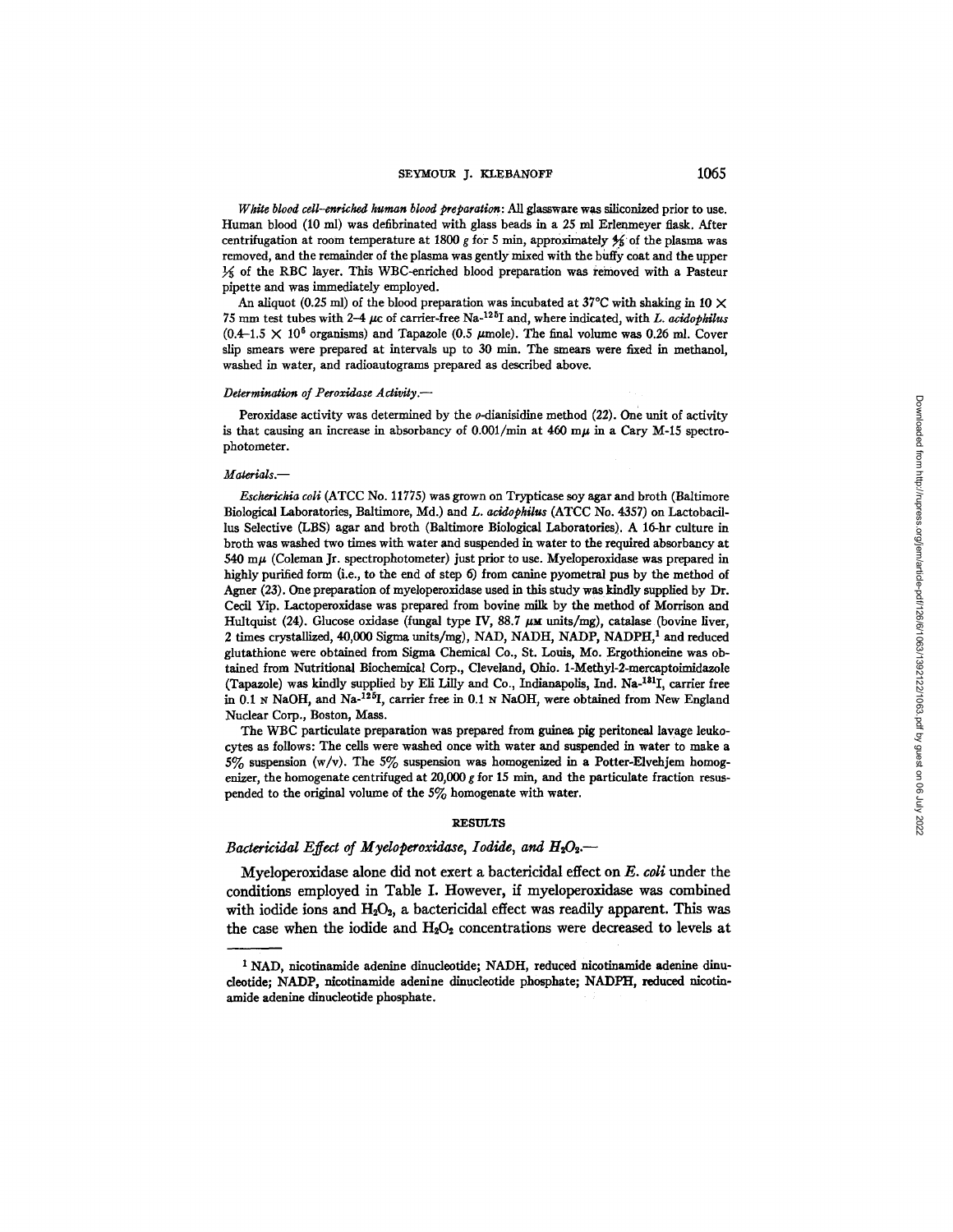which either alone, or both in combination, had little or no effect on the viable cell count. The bactericidal effect was abolished by preheating the myeloperoxidase at 90° C for 10 min. Myeloperoxidase could be replaced in this bactericidal system by a guinea pig WBC particulate preparation or by lactoperoxidase;

| <b>Supplements</b>                           | Viable cell count   |
|----------------------------------------------|---------------------|
|                                              | organisms/ml        |
| None                                         | $6.2 \times 10^{6}$ |
| <b>MPO</b>                                   | $6.4 \times 10^{6}$ |
| <b>Iodide</b>                                | $6.1 \times 10^6$   |
| H <sub>2</sub> O <sub>2</sub>                | $5.1 \times 10^6$   |
| $MPO + iodide$                               | $5.8 \times 10^{6}$ |
| $MPO + H2O2$                                 | $5.0 \times 10^6$   |
| Iodide + $H_2O_2$                            | $4.9 \times 10^{6}$ |
| $MPO + iodide + H2O2$                        | 0                   |
| MPO (heated) + iodide + $H_2O_2$             | $4.7 \times 10^{6}$ |
| WBC particulate                              | $5.2 \times 10^{6}$ |
| WBC particulate + iodide + $H_2O_2$          | 0                   |
| WBC particulate (heated) + iodide + $H_2O_2$ | $4.7 \times 10^{6}$ |
| <b>LPO</b>                                   | $6.3 \times 10^{6}$ |
| $LPO + iodide + H2O2$                        | 0                   |
| LPO (heated) + iodide + $H_2O_2$             | $3.9 \times 10^{6}$ |
| $MPO + thyroxine$                            | $5.6 \times 10^{6}$ |
| Thyroxine + $H_2O_2$                         | $4.0 \times 10^{6}$ |
| $MPO + thyroxine + H2O2$                     | $\bf{0}$            |
| $MPO + triodothyronine$                      | $5.1 \times 10^6$   |
| Triiodothyronine + $H_2O_2$                  | $4.2 \times 10^{6}$ |
| $MPO + triiodothyronine + H2O2$              | $\Omega$            |
| $MPO + th$ yronine + $H_2O_2$                | $5.0 \times 10^6$   |
| Glucose $+$ glucose oxidase                  | $3.0 \times 10^{6}$ |
| $MPO +$ glucose $+$ glucose oxidase          | $3.3 \times 10^{6}$ |
| $Iodide + glucose + glucose$ oxidase         | $3.0 \times 10^{6}$ |
| $MPO + iodide + glucose + glucose$ oxidase   | $\bf{0}$            |

TABLE I *Bactericidal Effect of Peroxidase, Iodide, and H<sub>2</sub>O<sub>2</sub>* 

 $H_2O_2$  could be replaced by an  $H_2O_2$ -generating system such as glucose and glucose oxidase, and iodide ions could be replaced by the iodinated compounds, thyroxine or triiodothyronine, but not by the deiodinated derivative, thyronine. Iodide ions also could be replaced by bromide or chloride ions (18). The effect

The reaction mixture contained sodium acetate buffer pH 5.0, 200  $\mu$ moles; *E. coli*, 6.0  $\times$  $10^6$  organisms per ml; water to a final volume of 2.0 ml; and the supplements indicated below as follows: myeloperoxidase (MPO), 150 o-dianisidine units; WBC particulate, 150 o-dianisidine units; lactoperoxidase (LPO), 150  $o$ -dianisidine units; iodide, 0.1  $\mu$ mole; H<sub>2</sub>O<sub>2</sub>, 0.01  $\mu$ mole; thyroxine, 0.1  $\mu$ mole; triiodothyronine, 0.1  $\mu$ mole; thyronine, 0.1  $\mu$ mole; glucose, 0.5  $\mu$ mole; glucose oxidase, 0.5  $\mu$ g. The peroxidases were heated to 90°C for 10 min where indicated.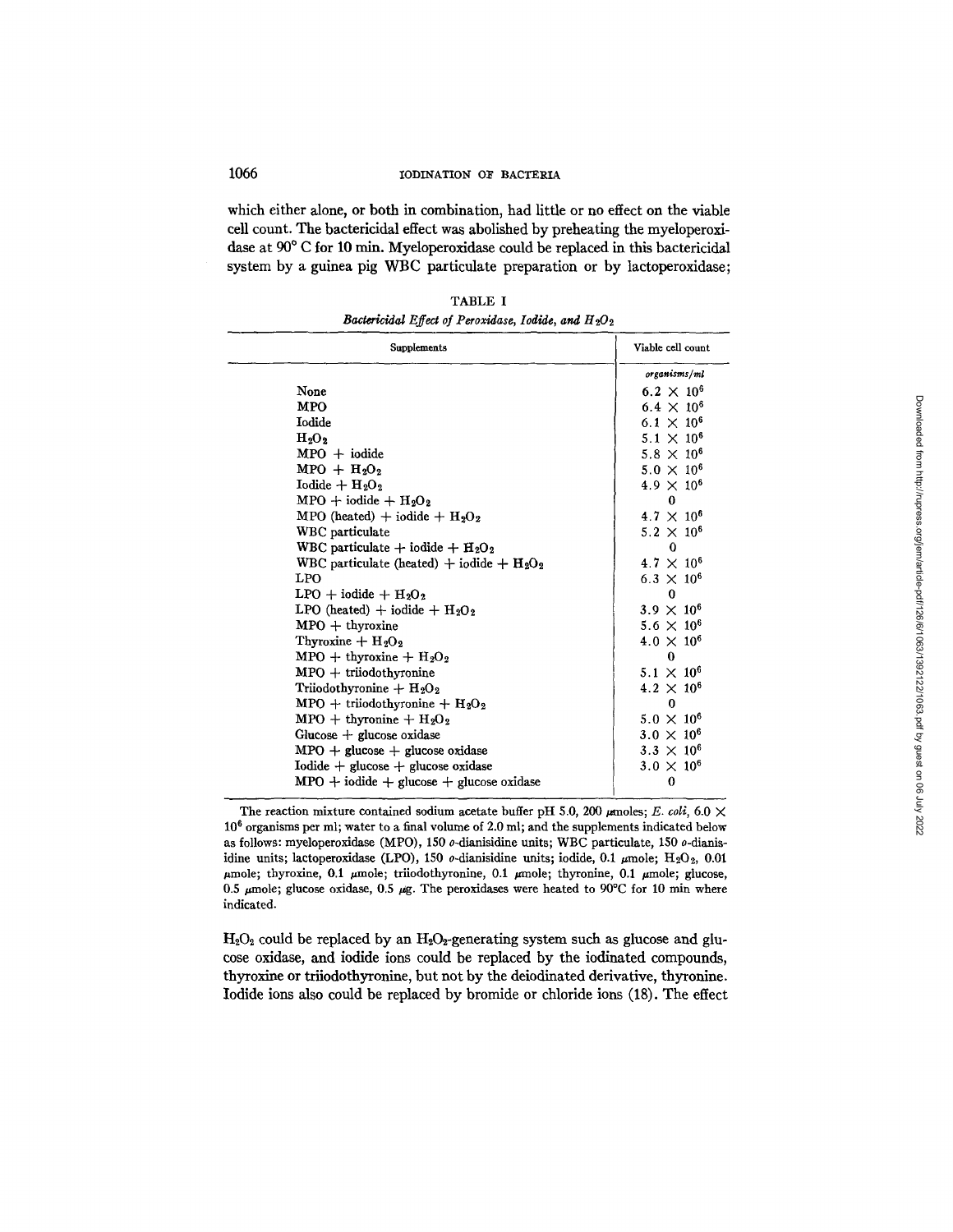### SEYMOUR J. KLEBANOFF 1067

of halides other than iodide will be considered in more detail in a later publication.

All the components of the bactericidal system, myeloperoxidase, iodide, and  $H<sub>2</sub>O<sub>2</sub>$ , were required for extensive microbial killing under the conditions employed in Table I.  $H_2O_2$  is a known antibacterial agent and it had a considerable bactericidal effect on *E. coli* when added alone at concentrations higher than those employed in Table I (Table II). Of interest was the finding that the bactericidal effect of  $H_2O_2$  at relatively high concentrations was increased by the addition of iodide ions at pH 5.0. Myeloperoxidase was not required under these conditions. This bactericidal effect of  $H_2O_2$  and iodide at relatively high concentrations was not observed at pH 7.0.

# *Effect of Preincubation.--*

Iodide ions are readily oxidized by peroxidase and  $H_2O_2$  with the formation of iodine, a known antibacterial agent; and the first assumption was that the

| <b>Supplements</b>                                   | Viable cell count   |
|------------------------------------------------------|---------------------|
|                                                      | organisms/ml        |
| None                                                 | $5.8 \times 10^{6}$ |
| $H_2O_2$ (0.5 $\mu$ mole)                            | $3.6 \times 10^{5}$ |
| Iodide $(0.5 \mu \text{mole})$                       | $4.8 \times 10^{6}$ |
| $H_2O_2$ (0.5 $\mu$ mole) + iodide (0.5 $\mu$ mole)  | 0                   |
| $H_2O_2$ (0.05 $\mu$ mole)                           | $1.1 \times 10^{6}$ |
| $H_2O_2$ (0.05 $\mu$ mole) + iodide (0.5 $\mu$ mole) | $3.4 \times 10^{3}$ |

TABLE II *Baaeriddal Effect of Iodide and H20~* 

The conditions were as described in Table I except that the supplements were added in the amounts indicated.

antibacterial effect of myeloperoxidase, iodide, and  $H_2O_2$  was due to the accumulation of iodine in the reaction mixture. However, the following experiment suggested that this was not the case.

Myeloperoxidase, iodide, and  $H_2O_2$  were preincubated in acetate buffer pH 5.0 for periods of up to 30  $\text{min}$  at 37 $\textdegree$ C. The oxidation of iodide during the preincubation period was indicated by the production of a light brown color when the iodide and  $H_2O_2$  concentrations were sufficiently high. The organisms were added at the completion of the preincubation period and the viable cell count was determined at the end of a further 30 min incubation period.

Table III demonstrates that the preincubation of myeloperoxidase, iodide, and  $H_2O_2$  for 5 min in the absence of the organisms resulted in a decrease in the bactericidal effect, and this effect was largely abolished by a 30 min preincubation period. A similar effect of preincubation was observed when lactoperoxidase was substituted for myeloperoxidase. Thus, the bactericidal effect of myeloperoxidase, iodide, and  $H_2O_2$  does not appear to be due to the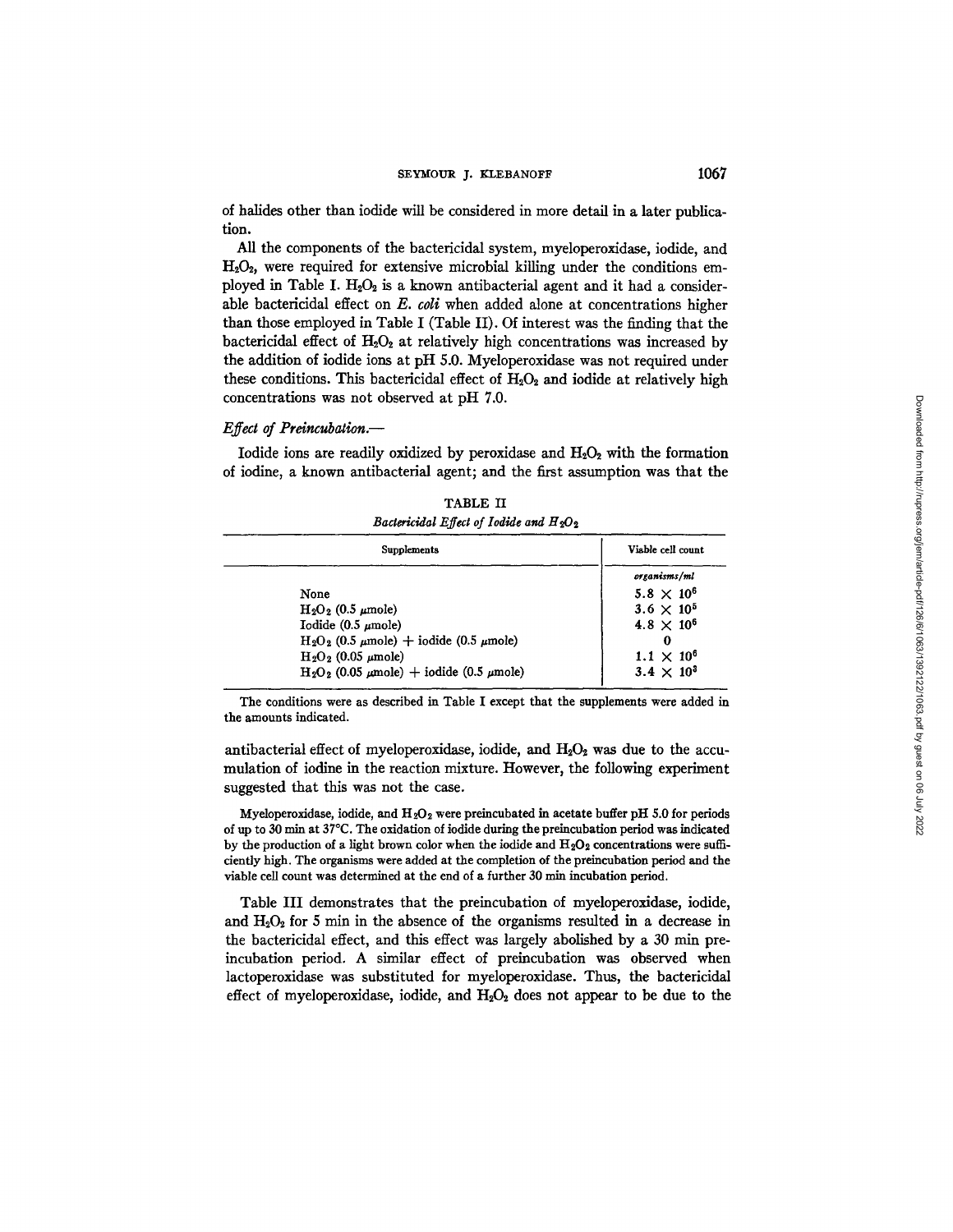relatively stable iodide oxidation products such as iodine, which accumulate in the reaction mixture during the preincubation period. The organisms must be present in the reaction mixture *during* iodide oxidation for optimum killing which suggests the involvement of unstable or volatile intermediates of iodide oxidation.

#### *Iodination of Bacteria.--*

Myeloperoxidase catalyzes the formation of iodine-carbon covalent bonds when incubated with iodide ions,  $H_2O_2$  (or preferably an  $H_2O_2$ -generating system), and a suitable iodine acceptor such as tyrosine or tyrosine residues of protein (25, 26). A characteristic of the iodination reaction catalyzed by peroxidase is that the iodine acceptor must be present in the reaction mixture *during* 

| TABLE III               |  |
|-------------------------|--|
| Effect of Preincubation |  |

| Preincubation period | Viable cell count   |
|----------------------|---------------------|
| min                  | organisms/ml        |
| O                    |                     |
|                      |                     |
|                      | $2.2 \times 10^{3}$ |
| 15                   | $2.1 \times 10^{5}$ |
| 30                   | $2.5 \times 10^6$   |

Myeloperoxidase, iodide, and  $H_2O_2$  in the amounts described in Table I were preincubated at 37°C in acetate buffer pH 5.0 for the periods indicated. *E. coli* ( $4 \times 10^6$  organisms per ml) were then added and the viable cell count was determined at the end of a further 30 min incubation period.

iodide oxidation for optimum iodination. The similarity to the bactericidal effect of myeloperoxidase, iodide, and  $H_2O_2$  in this regard prompted a study of the iodination of bacteria by the peroxidase system.

Table IV demonstrates the conversion of iodide into a TCA-precipitable form in a reaction mixture which contained myeloperoxidase, iodide labeled with  $^{131}I$ , H~O~, and heat-killed *E. coli in* acetate buffer pH 5.0. Little or no iodination was observed in the absence of  $H_2O_2$  or myeloperoxidase or in the presence of myeloperoxidase preheated to  $90^{\circ}$  C for 10 min. The iodination observed when the  $E.$  *coli* organisms were deleted from the reaction mixture was less than  $5\%$ of that observed in the presence of *E. coli.* Myeloperoxidase could be replaced by lactoperoxidase, heat-killed *E. coli* by live organisms, and  $H_2O_2$  by glucose and glucose oxidase. Indeed glucose and glucose oxidase were more effective in this regard than reagent  $H_2O_2$ .

The conversion of iodide to a TCA-precipitable form requires the presence of the bacteria under the conditions employed in Table IV. Support for the iodina-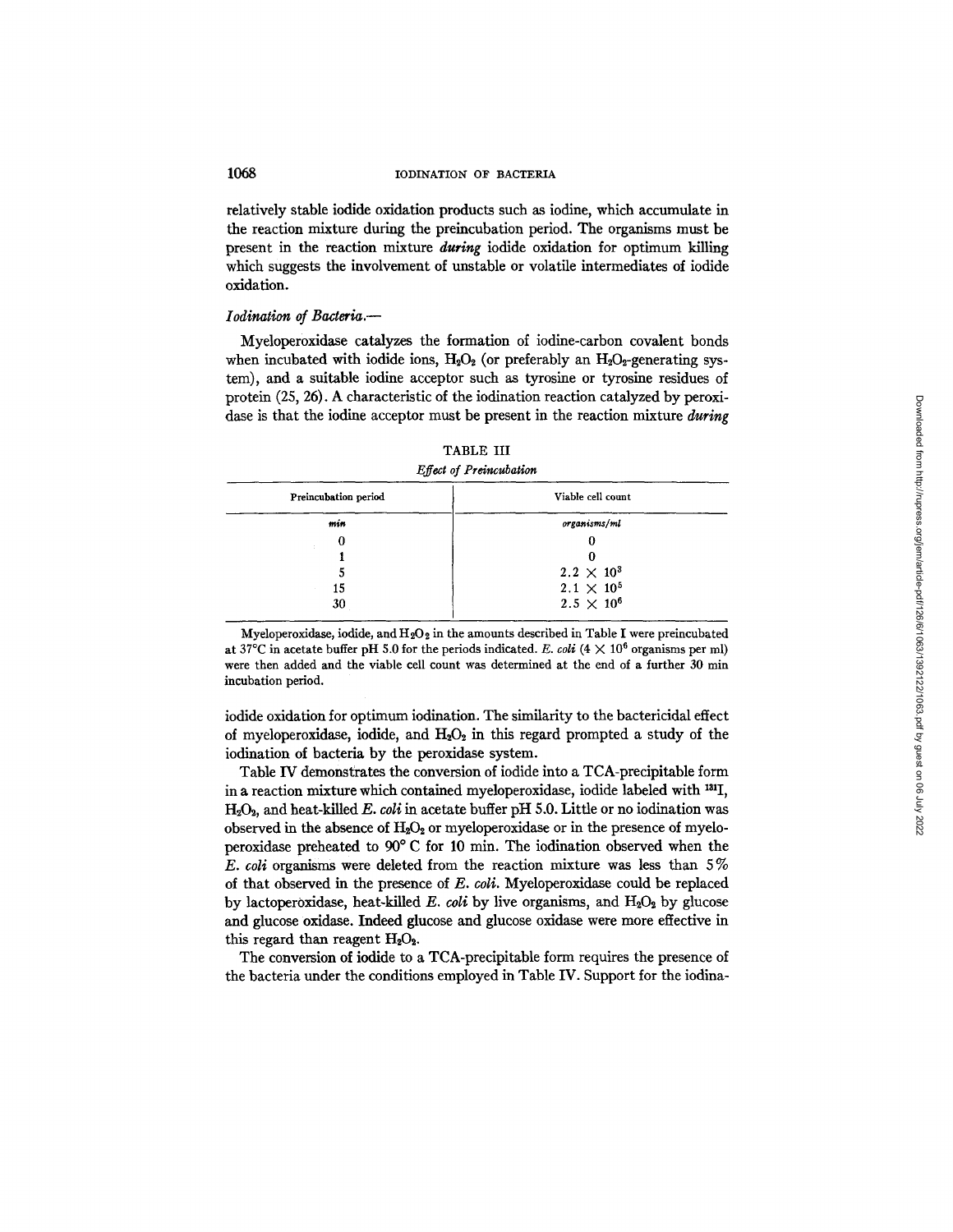# SEYMOUR J. KLEBANOFF 1069

tion of the bacteria by myeloperoxidase, iodide, and  $H_2O_2$  under these conditions was supplied by radioautographic studies. Fig. 1 demonstrates the localization of silver grains over organisms (heat-kiiled *L. acidopkilu¢)* which had been incubated with myeloperoxidase, iodide labeled with <sup>125</sup>I, glucose, and glucose oxidase at pH 5.0. The reaction was terminated by the addition of sodium thiosulfate, and the bacteria were precipitated and washed with TCA prior to the preparation of the radioautograms. A similar localization was observed when live bacteria were employed, and when the bacteria were collected by centrifugation and washed with water instead of TCA. No localization of silver

| TABLE IV |  |
|----------|--|
|          |  |

### *Iodination of E. coli*

| Supplements                                 | Iodide incorporation |
|---------------------------------------------|----------------------|
|                                             | mumoles              |
| $MPO + H2O2 + E$ . coli                     | 36.1                 |
| $MPO + H2O2$                                | 0.6                  |
| $MPO + E$ . coli                            | 0.1                  |
| $H_2O_2 + E$ . coli                         | 0.2                  |
| MPO (heated) + $H_2O_2 + E$ . coli          | 0.3                  |
| $MPO +$ glucose + glucose oxidase + E. coli | 68.2                 |
| $LPO + H2O2 + E$ , coli                     | 33.2                 |
| $LPO + H2O2$                                | 1.5                  |
| $LPO + E$ . coli                            | 0.1                  |
| LPO (heated) $+ H_2O_2 + E$ , coli          | 0.2                  |
| LPO + glucose + glucose oxidase + E. coli   | 73.1                 |

The reaction mixture contained sodium acetate buffer pH 5.0, 100  $\mu$ moles; Na-<sup>131</sup>I, 0.1  $\mu$ mole (0.2  $\mu$ c); water to a final volume of 0.5 ml; and the supplements indicated below as follows: MPO, 100  $\sigma$ -dianisidine units; LPO, 75  $\sigma$ -dianisidine units; H<sub>2</sub>O<sub>2</sub>, 0.1  $\mu$ mole; glucose, 5 µmoles; glucose oxidase, 0.5 µg; and E. coli,  $1 \times 10^8$  organisms heated at 100°C for 10 min. MPO and LPO were heated to 90°C for 10 min where indicated.

grains over bacteria was observed if either myeloperoxidase or glucose and glucose oxidase or all three were deleted from the reaction mixture.

# *Comparison of Iodination and the Bactericidal Effect.-*

The properties of the iodination reaction catalyzed by myeloperoxidase were comparable to those of the peroxidase-medlated antibacterial system in all the parameters measured. Preincubation of myeloperoxidase, iodide, and  $H_2O_2$ in the absence of the bacteria decreased iodination as it did the bactericidal effect. Both the bactericidal effect and iodination were high at pH 5.0 and fell as the pH was increased (Text-fig. 1). No loss in viability was observed over the pH range 7.0-8.0 under the conditions employed in Text-fig. 1. However, a peroxidase-dependent bactericidal effect could be readily demonstrated at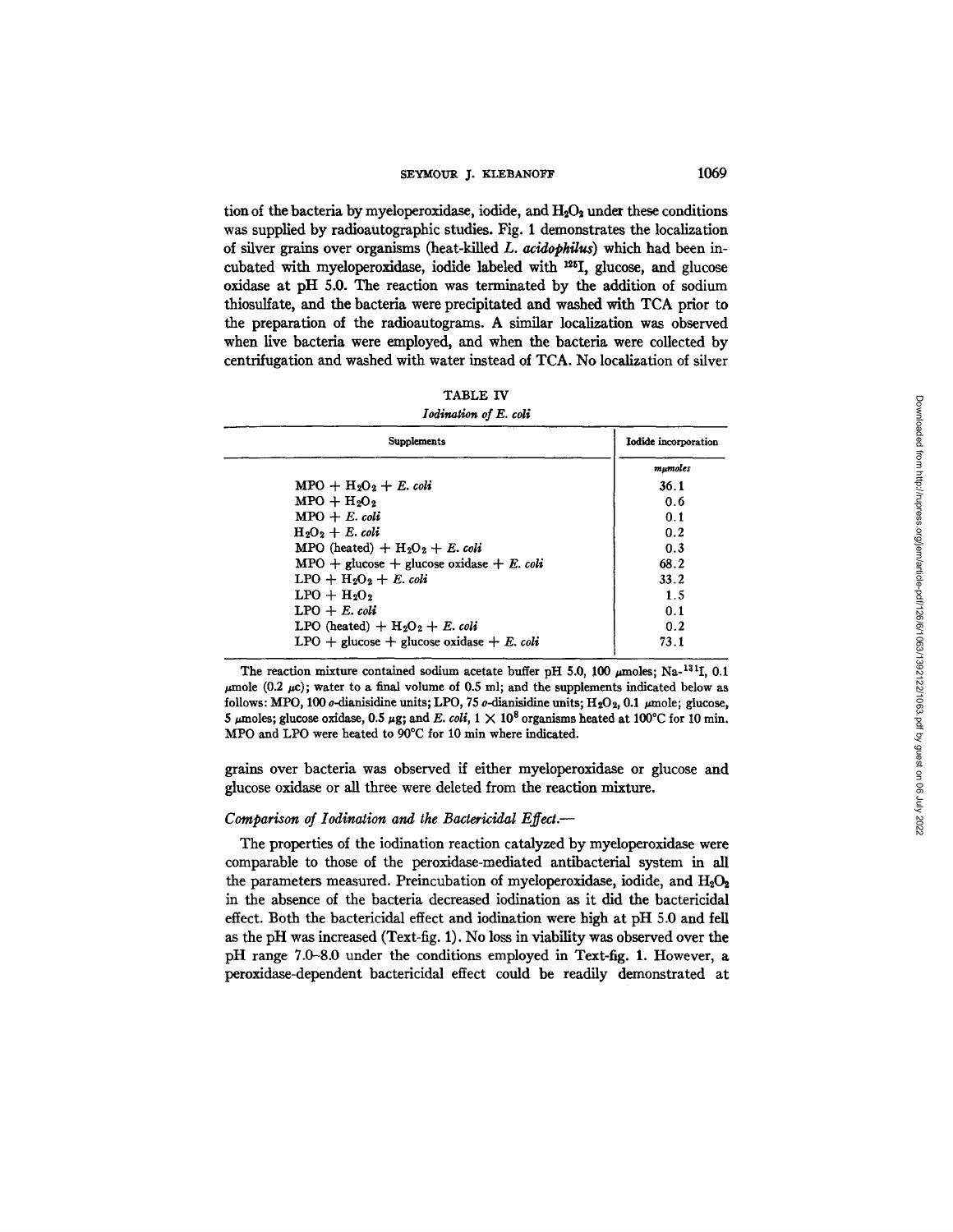pH 7.0 if the  $H_2O_2$  and iodide concentrations were increased. Table V demonstrates the effect of a number of inhibitors on both the bactericidal effect and iodination produced by myeloperoxidase, iodide, and H<sub>2</sub>O<sub>2</sub>. Cyanide and azide are inhibitors of peroxidase-catalyzed reactions, and they inhibit both the bactericidal effect and iodination. Thiocyanate ions were also inhibitory. This is an apparent paradox, since thiocyanate ions when combined with myeloperoxidase and  $H_2O_2$  exert an antibacterial effect as measured by the decrease in growth of organisms in complete growth medium (13, 14). Myeloperoxidase, thiocyanate, and H<sub>2</sub>O<sub>2</sub>, however, did not have a bactericidal effect on *E. coli* in the concentrations employed in Table V. The bactericidal effect and ioclination were also inhibited by a number of sulfhydryl compounds and by the reduced pyridine



TEXT-FIG. 1. Effect of pH on iodination and on the bactericidal effect. Iodination (closed symbols) was performed **as** described in Table IV, and the bactericidal effect (open symbols) **was determined as** described in Table **I except that the amount of iodide employed was 0.005**   $\mu$ mole. The pH was varied as indicated. Acetate  $(\circ, \bullet)$  and phosphate  $(\triangle, \bullet)$  buffers were employed.

nucleotides, NADH and NADPH. NAD and NADP were without effect at the concentrations employed. Catalase (200  $\mu$ g/ml) was also inhibitory to both iodination and the bactericidal effect.

# *Iodination by Intact Leukocytes.--*

Table VI demonstrates the conversion of iodide to a TCA-precipitable form in a reaction mixture which contained intact guinea pig peritoneal lavage leukocytes and heat-killed *E. coli* in a modified Hanks' solution containing glucose, bovine albumin, and 10 % serum. Smears prepared at the end of the incubation period indicated extensive phagocytosis of the bacteria by PMN leukocytes. Iodination was only slightly decreased on the deletion of serum from the reaction mixture; however, when either the leukocytes or heat-killed *E. coli* were deleted, iodination was largely abolished. Heat-killed *E. coli* could be replaced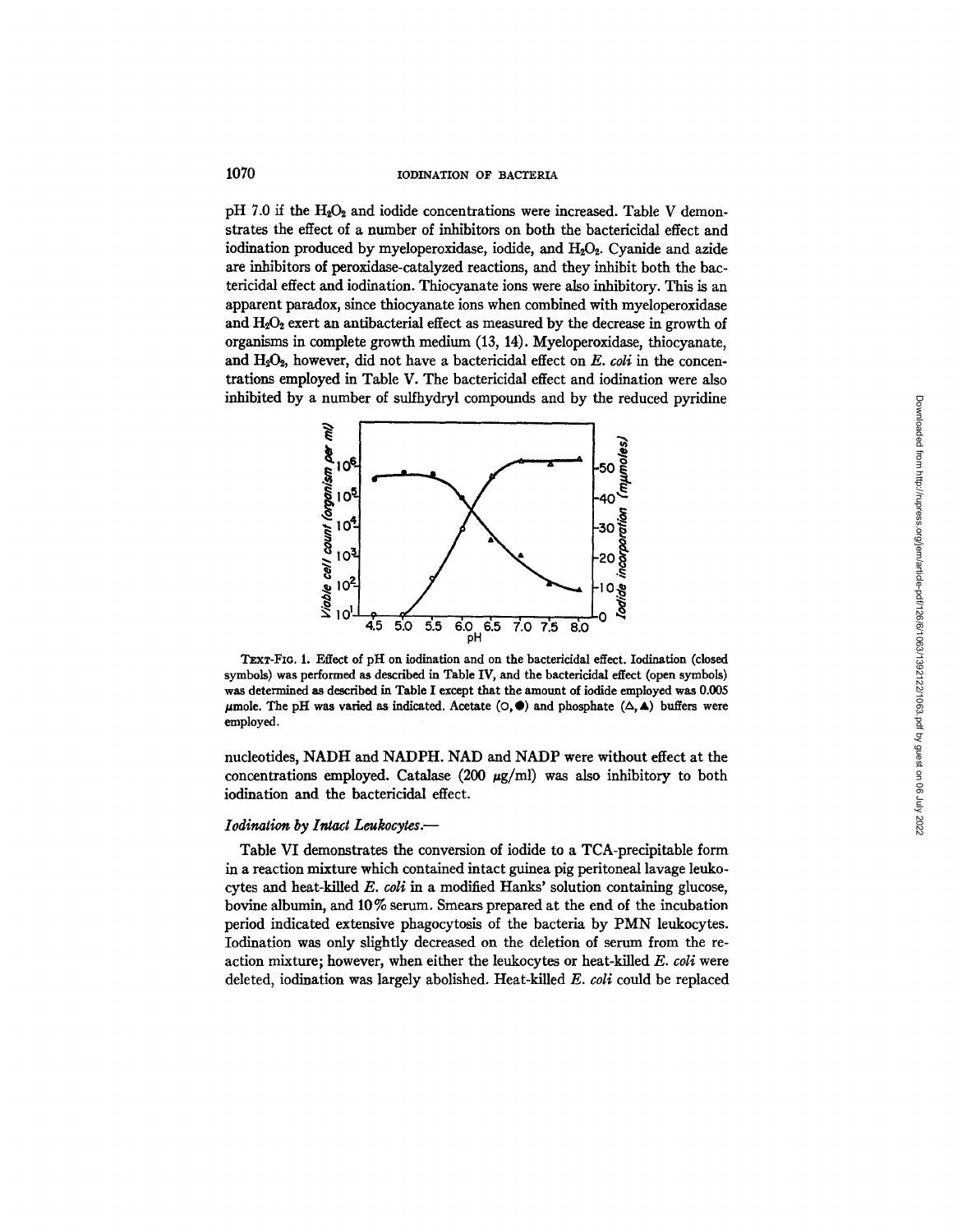| Inhibitors                    | Viable cell count   | Iodide incorporation     |
|-------------------------------|---------------------|--------------------------|
| µmoles/ml                     | organisms/ml        | $mμ$ moles               |
| None                          | 0                   | 34.6                     |
| Cyanide (5.0)                 | $5.0 \times 10^6$   | $\rightarrow$            |
| Cyanide (0.5)                 | $1.1 \times 10^{4}$ | 0.2                      |
| Cyanide (0.05)                | 0                   | 28.4                     |
| Cyanide (0.005)               |                     | 31.9                     |
| Azide $(0.5)$                 | $5.4 \times 10^{6}$ | 0.1                      |
| Azide (0.05)                  | $5.3 \times 10^{6}$ | 25.0                     |
| Azide (0.005)                 | 0                   | 32.7                     |
| Thiocyanate (0.5)             |                     | 0.1                      |
| Thiocyanate (0.05)            | $4.6 \times 10^{6}$ | 2.3                      |
| Thiocyanate (0.005)           | $6.4 \times 10^{6}$ | 22.7                     |
| Thiocyanate (0.0005)          | $4.2 \times 10^3$   | $\overline{\phantom{a}}$ |
| Perchlorate (0.5)             | 0                   | 34.3                     |
| Tapazole (0.5)                |                     | 0.1                      |
| Tapazole (0.05)               | $7.2\times10^6$     | 7.9                      |
| Tapazole (0.005)              | $7.2 \times 10^{6}$ | 26.7                     |
| Tapazole (0.0005)             | $1.7 \times 10^{2}$ | --                       |
| Thiourea (0.5)                |                     | 0.1                      |
| Thiourea (0.05)               | $8.4 \times 10^{6}$ | 2.7                      |
| Thiourea (0.005)              | $2.0 \times 10^{6}$ | 25.7                     |
| Thiourea (0.0005)             | $1.9 \times 10^{2}$ | $\overline{\phantom{a}}$ |
| Glutathione (reduced) (0.5)   |                     | 0.1                      |
| Glutathione (reduced) (0.05)  | $3.3 \times 10^{6}$ | 23.2                     |
| Glutathione (reduced) (0.005) | 0                   | 29.3                     |
| $C$ ysteine $(0.5)$           |                     | 0.1                      |
| Cysteine $(0.05)$             | $6.4 \times 10^{6}$ | 32.4                     |
| Cysteine (0.005)              | 0                   | 37.2                     |
| Ergothioneine (0.5)           |                     | 0                        |
| Ergothioneine (0.05)          | $4.3 \times 10^{6}$ | 6.5                      |
| Ergothioneine (0.005)         | $1.2 \times 10^{2}$ | 24.0                     |
| Ergothioneine (0.0005)        | 0                   |                          |
| Thiosulfate (0.5)             |                     | 0.1                      |
| Thiosulfate (0.05)            | $3.4 \times 10^{6}$ | 36.1                     |
| Thiosulfate (0.005)           | 0                   | 35.4                     |
| <b>NADH</b> (0.5)             |                     | 0.1                      |
| <b>NADH</b> (0.05)            | $7.4 \times 10^6$   | 15.6                     |
| <b>NADH (0.005)</b>           | $1.0 \times 10^{5}$ | 27.2                     |
| NADH (0.0005)                 | 0                   | ÷,                       |
| NAD (0.05)                    | 0                   | 28.3                     |
| $NADPH$ $(0.5)$               |                     | 0.1                      |
| <b>NADPH (0.05)</b>           | $8.7 \times 10^{6}$ | 14.8                     |
| <b>NADPH (0.005)</b>          | $7.4 \times 10^{6}$ | 22.8                     |
| <b>NADPH</b> (0.0005)         | 0                   | ---                      |
| <b>NADP</b> (0.05)            | 0                   | 35.4                     |

TABLE V *Effect of Inbibitors* 

The bactericidal effect of myeloperoxidase, iodide, and  $H_2O_2$  was determined as described in Table I except that the amount of iodide employed was 0.01  $\mu$ mole. Iodination of heat killed *E. coli* by myeloperoxidase, iodide, and  $H_2O_2$  was determined as described in Table IV. The inhibitors were added in the amounts indicated.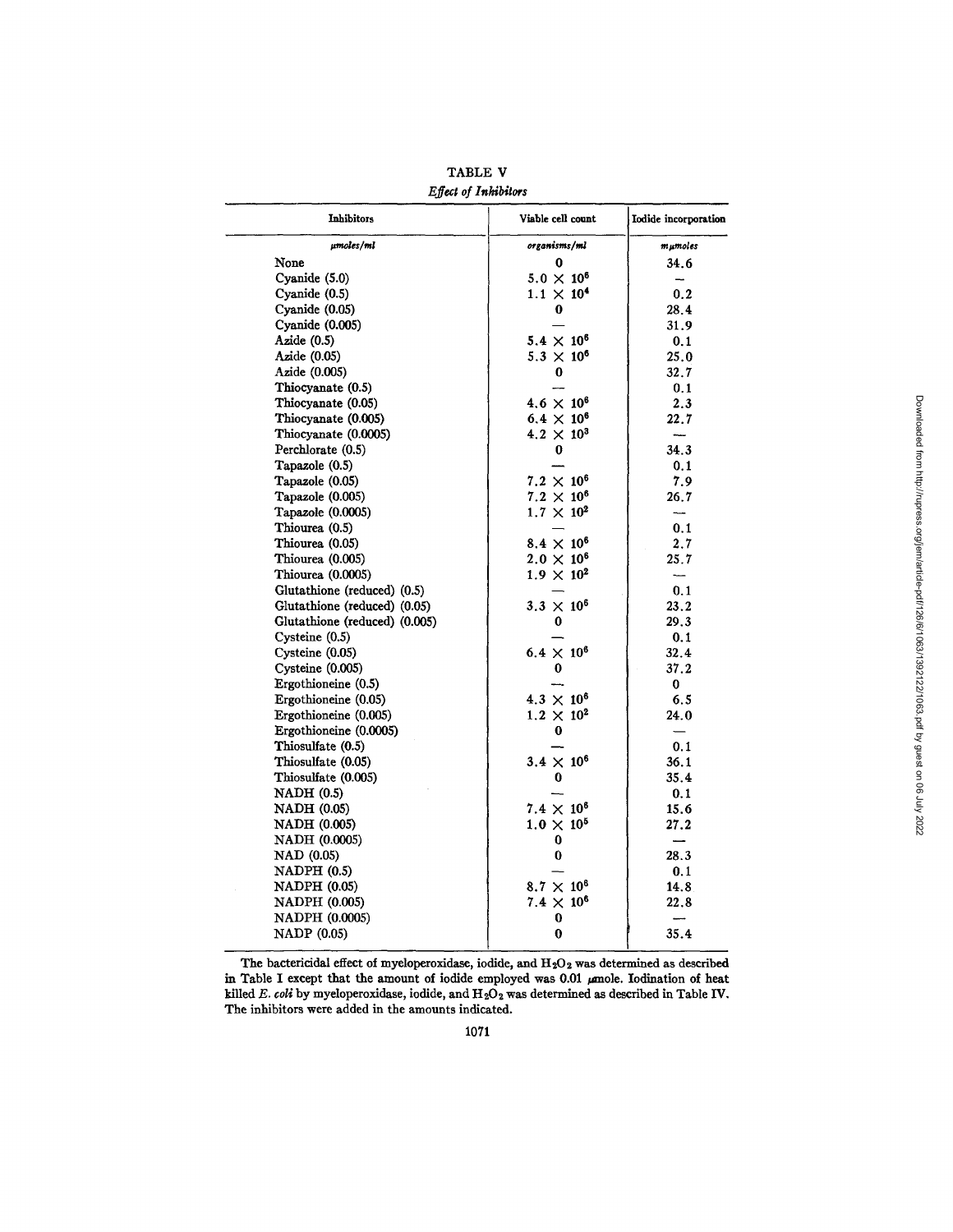by live organisms. The iodination of the TCA-precipitable material by intact leukocytes in the presence of bacteria was inhibited by Tapazole.

The fixation of iodide by neutrophils which contained intracellular bacteria could be demonstrated radioautographically. White blood cell-enriched human blood was incubated with  $Na$ -<sup>125</sup>I with or without bacteria. Smears were fixed in methanol, washed in water, and radioautograms prepared. No localization of iodide was observed when the blood was incubated with iodide alone (Fig. 2 a). However, when bacteria (either heat-killed or live *L. acidophilus*) were added, they were readily phagocytosed by neutrophilic PMN leukocytes, and iodide was fixed by the neutrophils which contained intracellular bacteria (Fig. 2 b and  $c$ ). Neutrophils of the same smear which did not contain intracellular bacteria did not fix iodide. The silver grains were concentrated over the cyto-

| 'ABLE |  |
|-------|--|
|-------|--|

*Iodination by Intact Leukocytes* 

| Supplements                         | Iodide incorporation       |
|-------------------------------------|----------------------------|
|                                     | $m$ umole $\times 10^{-4}$ |
| WBC + E. coli + serum               | 28.3                       |
| $WBC + E$ , coli                    | 23.7                       |
| $WBC + serum$                       | 0.3                        |
| E. coli $+$ serum                   | 0.1                        |
| $WBC + E$ . coli + serum + Tapazole | 0.04                       |

The reaction mixture contained 0.5 m $\mu$ mole of Na-<sup>131</sup>I (0.2  $\mu$ c), HBG to a final volume of 0.5 ml, and the following supplements were indicated:  $6 \times 10^6$  guinea pig white blood cells,  $10\%$  guinea pig serum,  $1 \times 10^8$  *E. coli* (heated at  $100^{\circ}$ C for 30 min), and 0.5  $\mu$ mole of Tapazole.

plasm of the cell in association with the phagocytosed bacteria; indeed, it was possible in many instances to localize a line of silver grains over an intracellular bacterium. Iodide fixation, under these conditions, was prevented by Tapazole  $(Fig. 2 d)$ .

Silver grains were not concentrated over erythrocytes, lymphocytes, or eosinophils. The phagocytosis of bacteria by eosinophils was not a striking phenomenon under the experimental conditions employed. Of eight eosinophils in a typical smear, seven contained no intracellular bacteria, and one contained a single bacterium under conditions in which neutrophils contained an average of five intracellular bacteria per cell. Monocytes were actively phagocytic under the experimental conditions employed, although the number of bacteria per cell was less than in neutrophils. Monocytes also contain peroxidase positive granules (27), and a concentration of silver grains over monocytes containing intracellular bacteria was observed, although it was not as striking as that over neutrophils.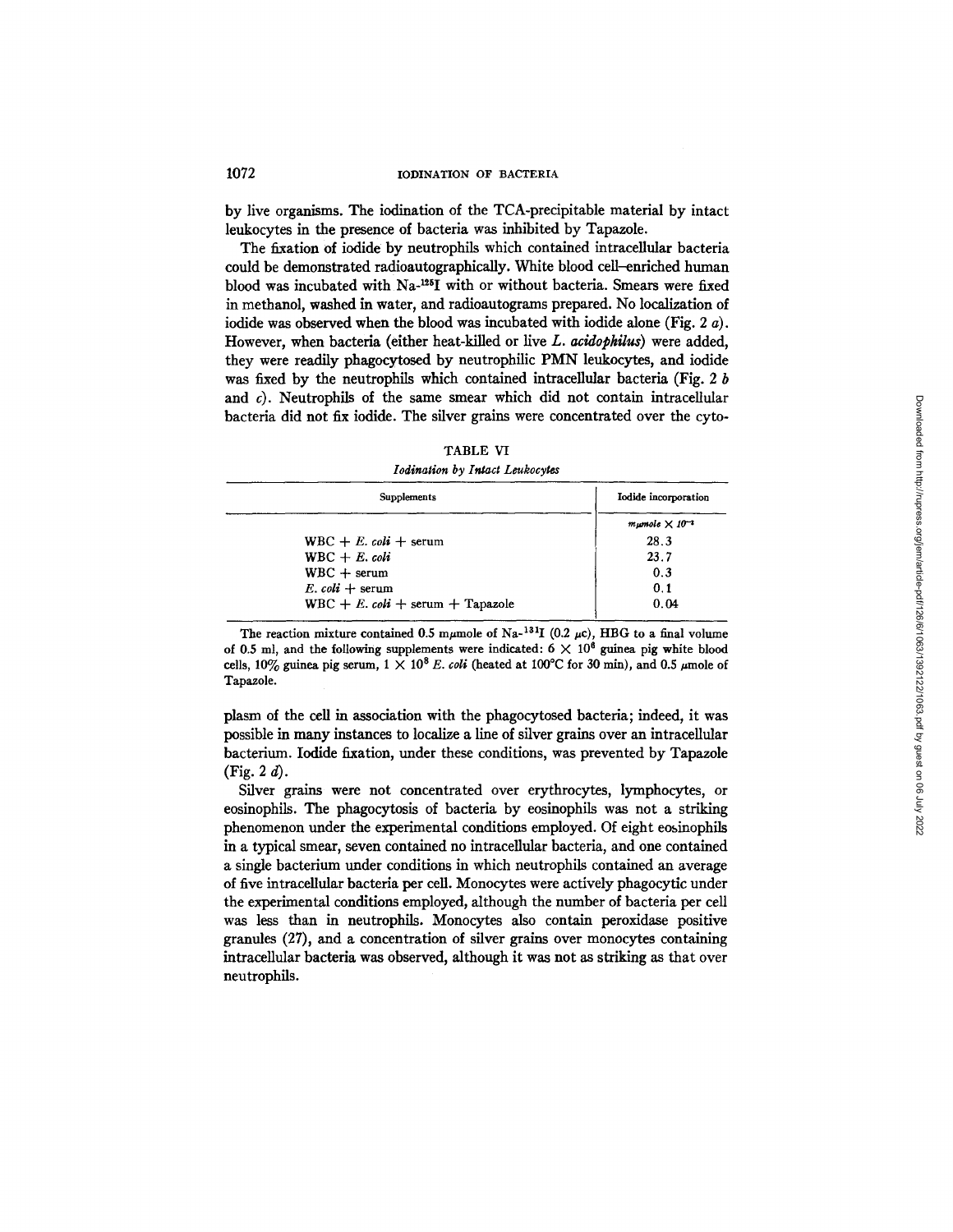#### **DISCUSSION**

Myeloperoxidase, iodide, and H<sub>2</sub>O<sub>2</sub> have a bactericidal effect on *E. coli* which is considerably greater than that exerted by the individual components of the system. Iodide is oxidized by myeloperoxidase and  $H_2O_2$  with the formation of iodine. However, the bactericidal effect does not appear to be primarily due to the iodine formed. The preincubation of myeloperoxidase, iodide, and  $H_2O_2$ , which results in the formation of iodine prior to the addition of the bacteria, greatly decreased the bactericidal effect. The bacteria must be present in the reaction mixture during the process of iodide oxidation for optimum killing. In this and in all the other parameters measured, there was a close correspondence between the bactericidal effect and the iodination of the bacteria by the myeloperoxidase-iodide-H<sub>2</sub>O<sub>2</sub> system. This suggests that the death of the organisms under these conditions is associated with, and may therefore be a consequence of, their iodination.

The iodination reaction occurs in the intact neutrophilic PMN leukocyte after the phagocytosis of bacteria. It cannot be said with certainty that the bacteria are iodinated under these conditions. However, the light microscopic radioautographic studies reported here at least suggest that this is the case. Extensive iodination is always associated with the phagocytosis of bacteria, and it is possible, in many instances, to localize lines of silver grains directly over the ingested organisms. In addition, when polystyrene latex particles  $(0.81 \mu \text{ diam}$ eter) are substituted for bacteria, iodine fixation by the cells is very much diminished although not abolished (Klebanoff, unpublished data).

The conversion of iodide to organic form in the mammalian organism occurs predominately in the thyroid gland as a step in the synthesis of the thyroid hormones, and the current view is that the iodination reaction which occurs in the thyroid gland is catalyzed by a thyroid peroxidase and requires iodide ions and  $H_2O_2$ . It is probable that the iodination which occurs in the intact leukocyte results from a similar mechanism.

Myeloperoxidase is present in the neutrophil in high concentration. Histochemical studies (27) suggest its localization in the cytoplasmic (lysosomal) granules of the cell, and this is supported by the demonstration of peroxidase activity in a granular fraction of human leukocytes which also contains  $\beta$ glucuronidase and acid phosphatase but which does not contain cytochrome oxidase or other oxidative enzymes (28). The cytoplasmic granules of the neutrophil rupture after phagocytosis, with the discharge of their contents into the phagocytic vacuole containing the ingested particle (29-31).

Iodide is present in very low concentrations in plasma (less than 1  $\mu$ g/100 ml). However, the uptake of iodide by normal human leukocytes has been reported to be 1200 times the uptake by erythrocytes (32). Thyroxine and triiodothyronine also are preferentially taken up by leukocytes (32), and the deiodination of these hormones by leukocyte preparations has been reported (33).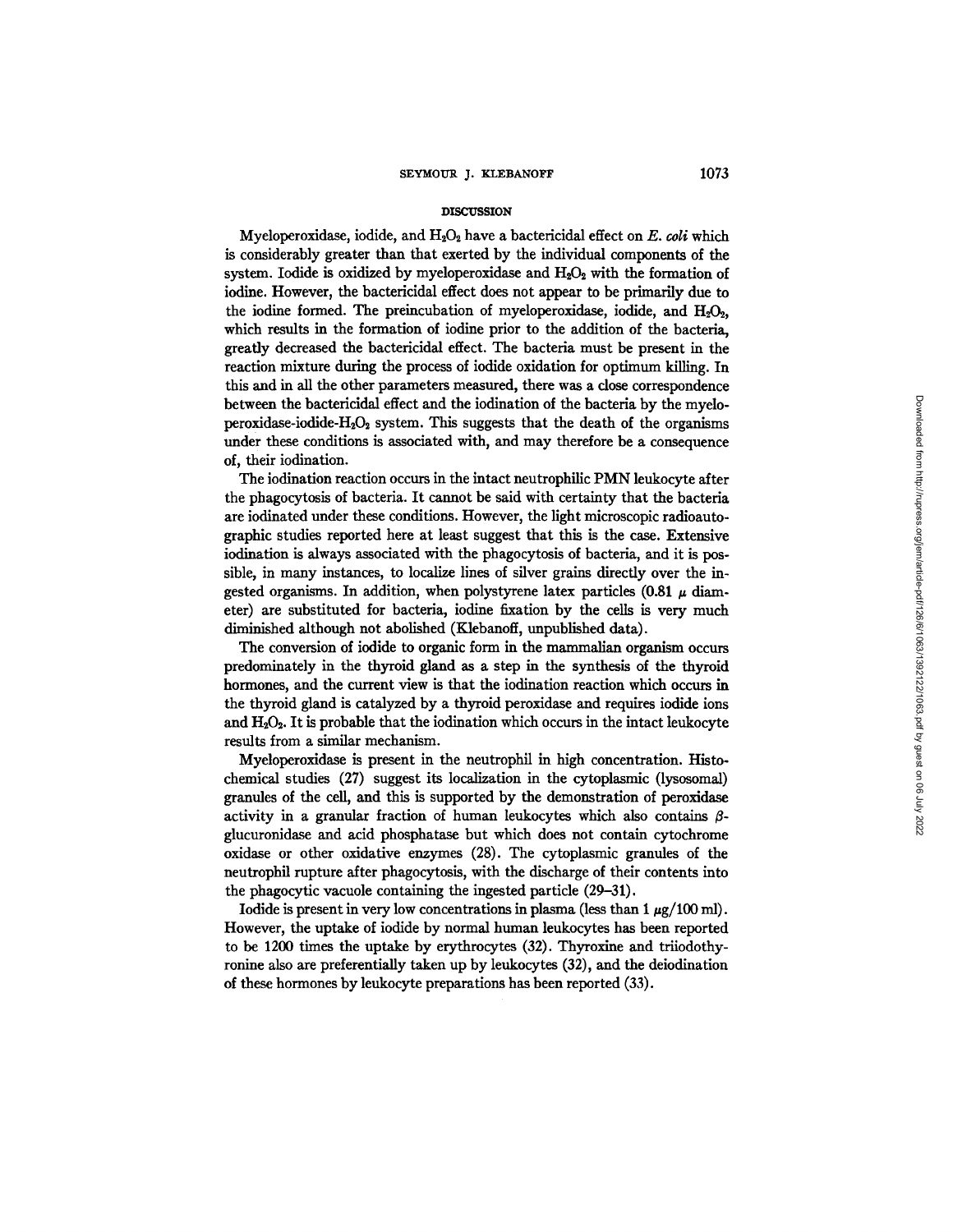The process of phagocytosis and granule rupture is associated with a burst of leukocyte metabolic activity (for review, see reference 34). Among the many metabolic alterations which occur, two may be particularly pertinent to this discussion. First, it has been reported  $(35)$  that  $H_2O_2$  is formed in the leukocyte during the period of accelerated metabolism which follows phagocytosis; and second, the intracellular pH in the vicinity of the ingested particle has been reported to be distinctly acid (36), i.e. in the vicinity of the pH optimum of the iodination reaction, due presumably to the formation of lactic acid

The process of phagocytosis and granule rupture initiates a sequence of events which leads in most instances to the killing and degradation of the ingested bacteria. A number of antibacterial systems have been reported to be present in PMN leukocytes (for review, see reference 37). It is possible that among these is the leukocyte peroxidase, myeloperoxidase, acting with an oxidizable substance such as iodide (or chloride) ion and  $H_2O_2$  formed either by leukocyte or microbial metabolism.

#### **SUMMARY**

Myeloperoxidase, iodide, and H<sub>2</sub>O<sub>2</sub> have a bactericidal effect on *Escherichia coli.* Myeloperoxidase can be replaced in this system by lactoperoxidase or by a guinea pig leukocyte particulate preparation,  $H_2O_2$  by an  $H_2O_2$ -generating system such as glucose and glucose oxidase, and iodide by thyroxine or triiodothyronine. The bactericidal effect was high at pH 5.0 and fell as the pH was increased.

Preincubation of myeloperoxidase, iodide, and  $H_2O_2$  for 30 min before the addition of the bacteria largely prevented the bactericidal effect. Thus, the organisms must be present in the reaction mixture during iodide oxidation for maximum killing, which suggests the involvement of labile intermediates of iodide oxidation rather than the more stable end products of oxidation such as iodine.

Iodination of the bacteria by the myeloperoxidase-iodide- $H_2O_2$  system was demonstrated chemically and radioautographically. Iodination and the bactericidal effect were similarly affected by changes in experimental conditions in all the parameters tested (effect of preincubation, pH, and inhibitors).

Phagocytosis of bacteria by guinea pig leukocytes was associated with the conversion of iodide to a trichloroacetic acid-precipitable form. Iodide was localized radioautographically in the cytoplasm of human leukocytes which contained ingested bacteria. Iodide fixation was not observed in the absence of phagocytosis or in the presence of Tapazole.

I would like to thank Mrs. Ann Waltersdorph and Mr. Michael Legrand for their excellent technical assistance. This project was supported in part by Grant AI 07763 from the United States Public Health Service. The author is a holder of a Career Development Award K3 AM 21,155 from the United States Public Health Service.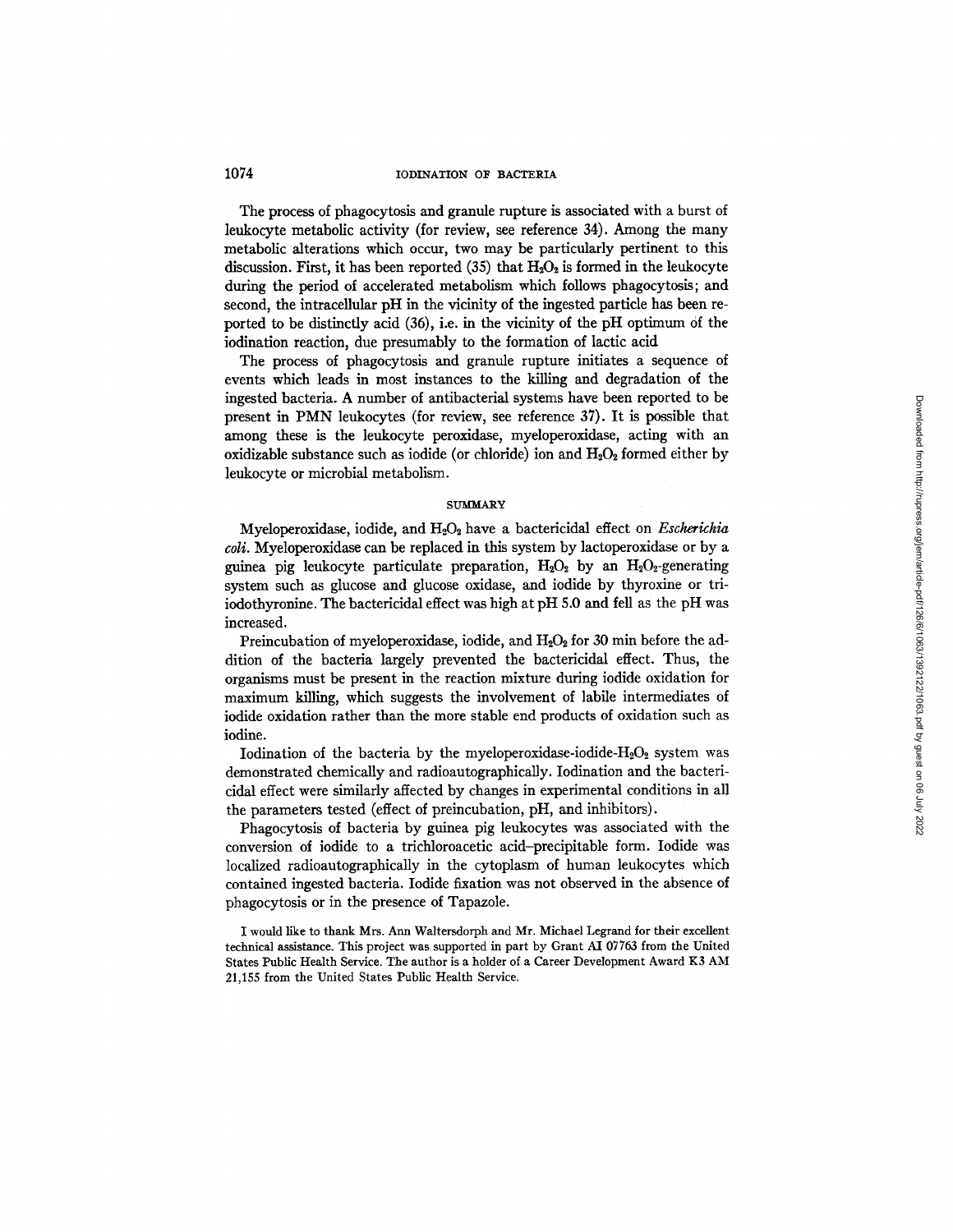#### BIBLIOGRAPHY

- 1. Agner, K. 1941. Verdoperoxidase. A ferment isolated from leucocytes. Acta. *Physiol. Scand. Suppl.* 11:7.
- 2. Schultz, J. and K. Kaminker. 1962. Myeloperoxidase of the leucocyte of normal human blood. I. Content and localization. *Arch. Biockem. Biophys.* 96:465.
- 3. Archer, G. T., G. Air, M. Jackas, and D. B. MoreU. 1965. Studies on rat eosinophil peroxidase. *Biochira. Biophys. Acta. 99.'96.*
- 4. Kojima, S. 1931. Studies on peroxidase. H. The effect of peroxidase on the bactericidal action of phenols. J. Biochem. 14:95.
- 5. Hanssen, F. S. 1924. The bactericidal property of milk. *Brit J. Exptl. Pathol.*  5:271.
- 6. Wright, R. C., and J. Tramer. 1958. Factors influencing the activity of cheese starters. The role of milk peroxidase. J. Dairy Res. 25:104.
- 7. Portmann, A., and J. E. Auclair. 1959. Relation entre la lacténine  $L_2$  et la lactoperoxidase. Lait. 39:147.
- 8. Stadhouders, J., and H. A. Veringa. 1962. Some experiments related to the inhibitory action of milk peroxidase on lactic acid streptococci. *Netk. Milk Dairy Y.* 16:96.
- 9. Jago, G. R., and M. Morrison. 1962. Anti-streptococcal activity of lactoperoxidase. IIL *Proc. Soc. Exptl. Biol. Med.* 111:585.
- 10. Dogon, I. L., A. C. Kerr, and B. H. Amdur. 1962. Characterization of an antibacterial factor in human parotid secretions active against Lactobacillus casei. *Arch. Oral Biol.* 7:81.
- 11. Zeldow, B. J. 1963. Studies on the antibacterial action of human saliva. HI. Cofactor requirements of a Lactobacillus bactericidin. *J. Iraraunol.* **90:12.**
- 12. Reiter, B., A. Picketing, and J. D. Gram. 1964. An inhibitory system lactoperoxidase/thiocyanate/peroxide - inraw milk. *In* Proceedings of the Fourth International Symposium on Food Microbiology, Goteborg, Sweden 297.
- 13. Klebanott, S. J., and R. G. Luebke. 1955. The antilactobaciUus system of saliva. Role of salivary peroxidase. *Proc. Soc. Exptl. Biol. Med.* 118:483.
- 14. Klebanoff, S. J., W. H. Clem, and R. G. Luebke. 1956. The peroxidase thiocyanate - hydrogen peroxide antimicrobial system. *Biochim. Biophys. Acta.* 117:63.
- 15. Mickelson, M. N. 1966. Effect of lactoperoxidase and thiocyanate on the growth of Streptococcus pyogenes and Streptococcus agalactiae in a chemically defined culture medium. *J. Gen. Microbiol.* 43:31.
- 16. Oram, J. D., and B. Reiter. 1956. The inhibition of streptococci by lactoperoxidase, thiocyanate and hydrogen peroxide. The effect of the inhibitory system on susceptible and resistant strains of group N streptococci. *Biochem. J.* 100:373.
- 17. Oram, J. D., and B. Reiter. 1966. The inhibition of streptococci by lactoperoxidase, thiocyanate and hydrogen peroxide. The oxidation of thiocyanate and the nature of the inhibitory compound. *Biochem. J.* 100:382.
- 18. Klebanoff, S. J. 1967. A peroxidase-mediated antimicrobial system in leukocytes. *J. Clin. Invest.* 46:1078.
- 19. Cohn, Z. A., and S. I. Morse. 1959. Interactions between rabbit polymorphonuclear leucocytes and staphylococci. *J. Exptl. Med.* 110:419.
- 20. Kopriwa, B. M. 1967. A semiautomatic instrument for the radioautographic coating technique. *J. Histochem. Cytochem.* 14:923.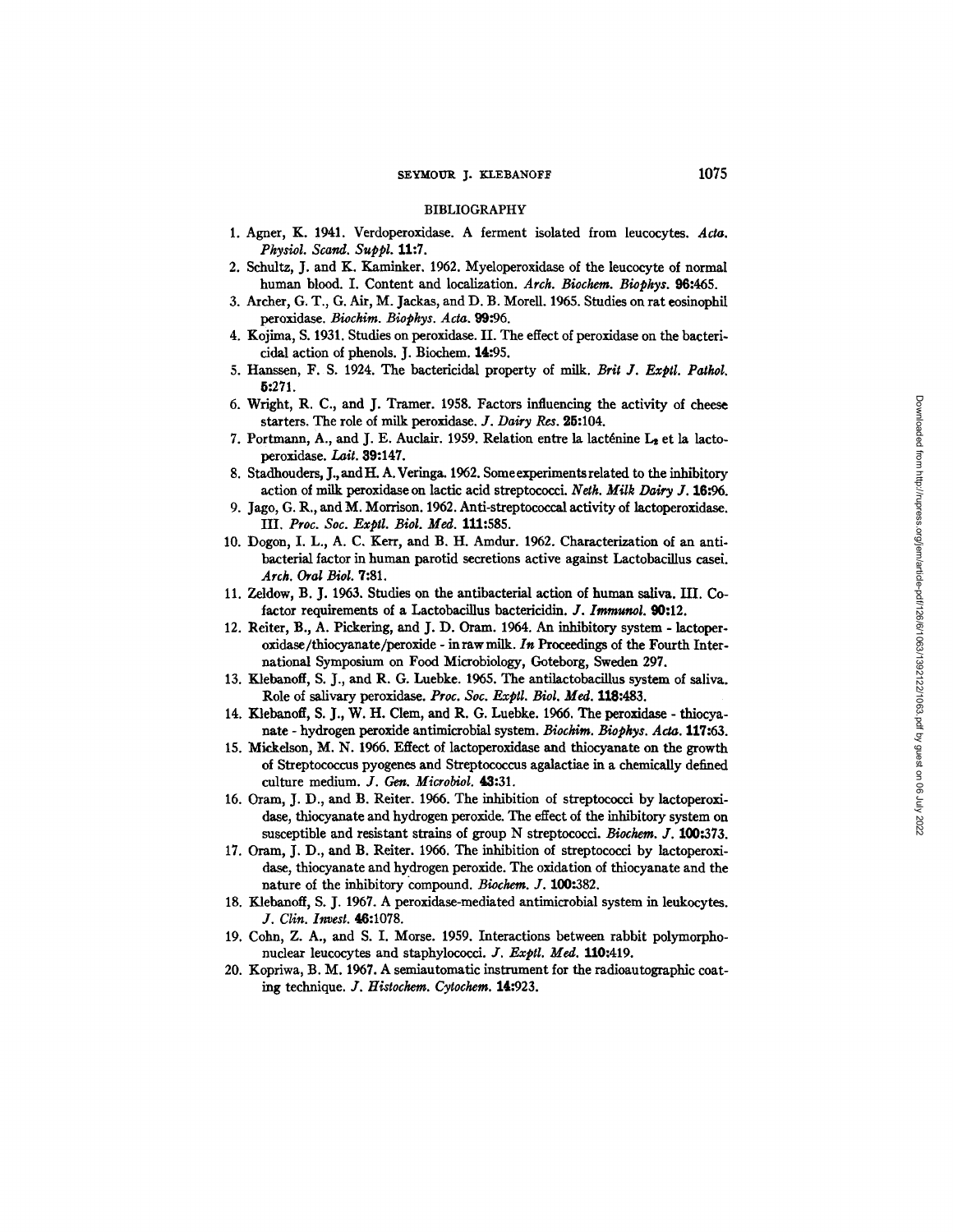- 21. Richardson, K. C., L. Jarett, and E. H. Finke. 1960. Embedding in epoxy resins for ultrathin sectioning in electron microscopy. *Stain Technol.* **35:**313.
- *22.* Klebanoff, S. J. 1965. Inactivation of estrogen by rat uterine preparations. *Endo* $crinology.$  **76:**301.
- 23. Agner, K. 1958. Crystalline mydoperoxidase. *Acta Chem. Scand.* 12:89.
- 24. Morrison, M., and D. E. Hultquist. 1963. Lactoperoxidase. II. Isolation. *J. Biol.*  Chem.238:2847.
- 25. Klebanoff, S. J., C. Yip, and D. Kessler. 1962. The iodination of tyrosine by beef thyroid preparations. *Biochim. Biophys. Acta.* 58:563.
- 26. Taurog, A., and D. E. Gamble. 1966. Enzymatic iodination of thyroglobulin and other proteins with various peroxidases. *Federation Proc.* 25:347.
- 27. Kaplow, L. S. 1965. Simplified myeloperoxidase stain using benzidine dihydrochloride. *Blood.* 26:215.
- 28. Schultz, J., R. Corlin, F. Oddi, K. Kaminker, and W. Jones. 1965. Myeloperoxidase of the leucocyte of normal human blood. III. Isolation of the peroxidase granule. *Arch. Biochem. Biophys.* 111:73.
- 29. Hirsch, J. G., and Z. A. Cohn. 1960. Degranulation of polymorphonudear leukocytes following phagocytosis of microorganisms. *]. Exptl. Meal.* 112:1005.
- 30. Hirsch, J. G. 1962. Cinemicrophotographic observations on granule lysis in polymorphonuclear leukocytes during phagocytosis. *]. Exptl. Med.* 116:827.
- 31. Zucker-Franklin, D., and J. G. Hirsch. 1964. Electron microscope studies on the degranulation of rabbit peritoneal leukocytes during phagocytosis. *Y. Exptl.*  Med. 120:569.
- 32. Siegel, E., and B. A. Sachs. 1964. *In vitro* leukocyte uptake of <sup>131</sup>I-labeled iodide. thyroxine and triiodothyronine, and its relation to thyroid function. *J. Clin. Endocrinol. Metab.* 24:313.
- 33. Kurland, G. S., M. V. Krotkov, and A. S. Freedberg. 1960. Oxygen consumption and thyroxine deiodination by human leukocytes. *J. Clin. Endocrinol. Metab.* 20:35.
- 34. Kamovsky, M. L. 1962. Metabolic basis of phagocytic activity. *Physiol. Rev.* 49.: 143.
- 35. Iyer, G. Y. N., D. M. F. Islam, and J. H. Quastel. 1961. Biochemical aspects of phagocytosis. *Nature.* 192:535.
- 36. Rous, P. 1925. The relative reaction within living mammalian tissues. *J. Exptl.*  Med. 41:379.
- 37. Hirsch, J. G. 1965. Neutrophil and eosinophil leucocytes. *In* The Inflammatory Process. B. W. Zweifach, L. Grant, and R. T. McCluskey, editors. Academic Press Inc., New York. 245.

# Downloaded from http://rupress.org/jern/article-pdf/126/6/1063/1392122/1063.pdf by guest on 06 July 2022 Downloaded from http://rupress.org/jem/article-pdf/126/6/1063/1392122/1063.pdf by guest on 06 July 2022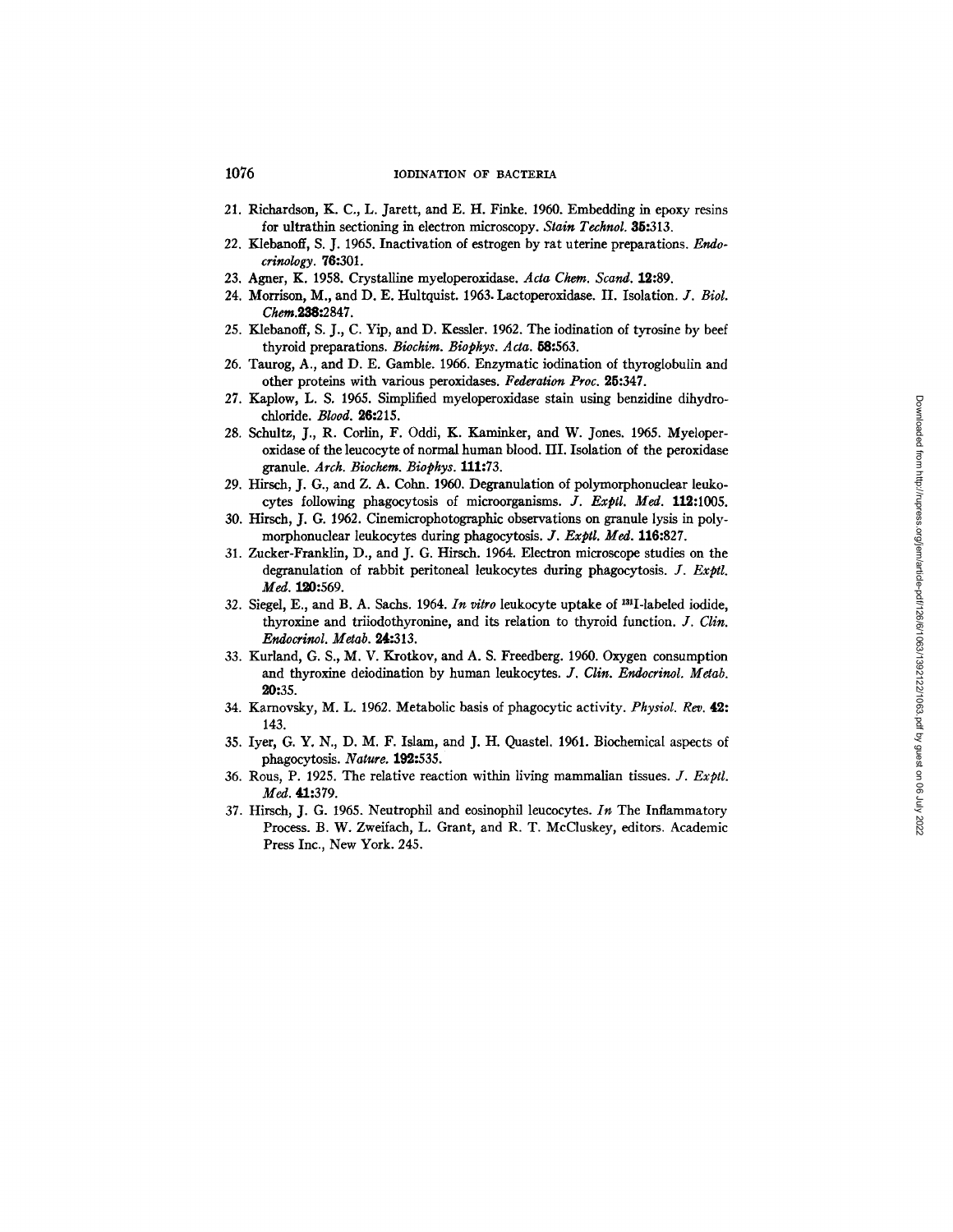# SEYMOUR J. KLEBANOFF **1077**

PLATE 80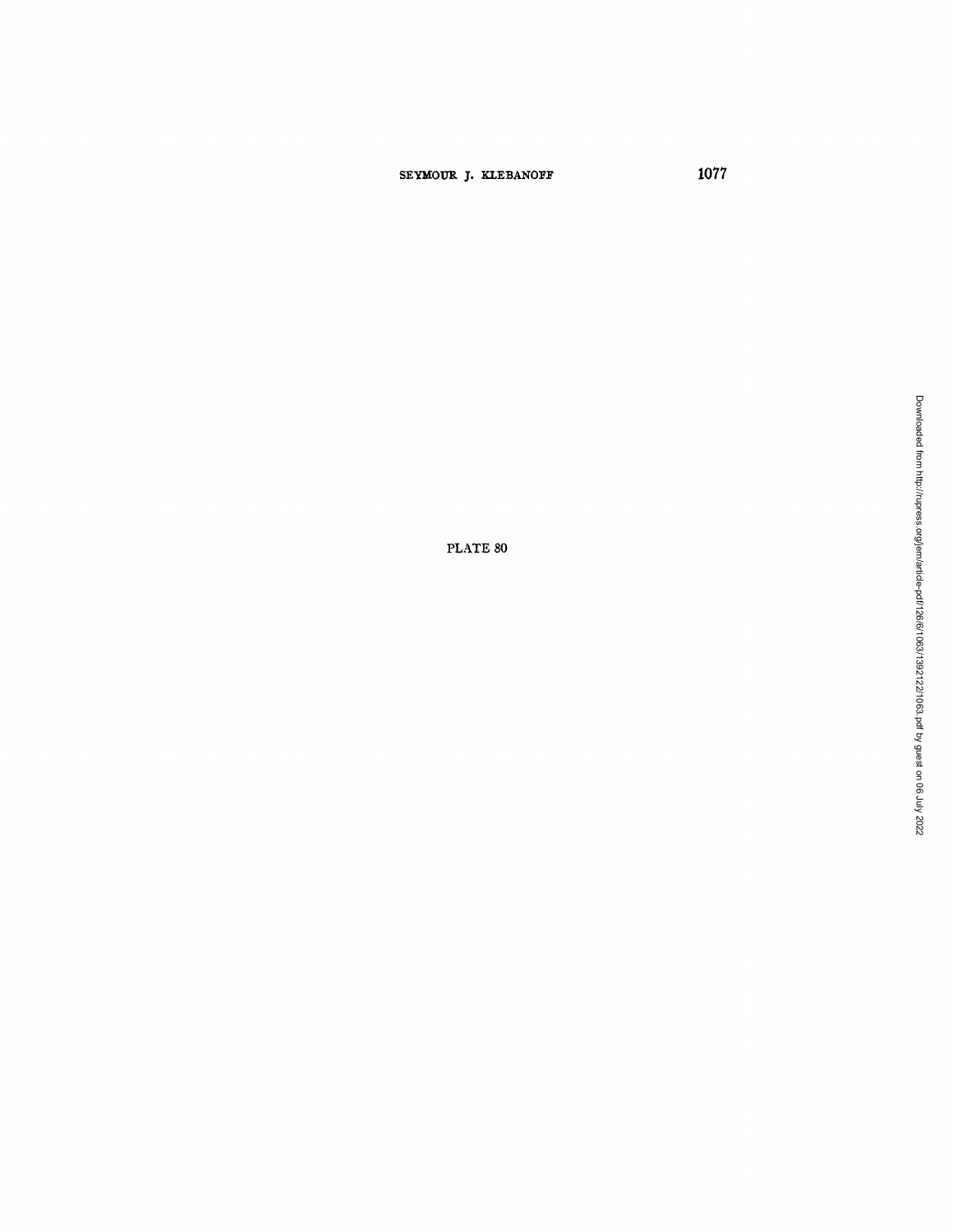FIG. i a demonstrates the localization of silver grains over heat-killed *L. acidopkilus*  incubated with myeloperoxidase, iodide labeled with <sup>125</sup>I, glucose and glucose oxidase at pH 5.0. Fig. 1 b demonstrates the absence of localization when bacteria were incubated with iodide alone.  $\times$  3500.

FIG. 2 a demonstrates the absence of the fixation of iodide by neutrophils incubated with iodide alone. Location of iodide in neutrophils is apparent in Fig. 2  $b$  after a 15 min incubation with Na-<sup>125</sup>I and heat-killed *L. acidophilus*, and this is more pronounced after a 30 min incubation (Fig. 2 c). In Fig. 2 d, no localization of iodide was observed after a 30 min incubation when Tapazole was added in addition to heat-killed  $L$ .  $acidophilus$ . Intracellular bacteria, however, are readily apparent.  $\times$  3500.